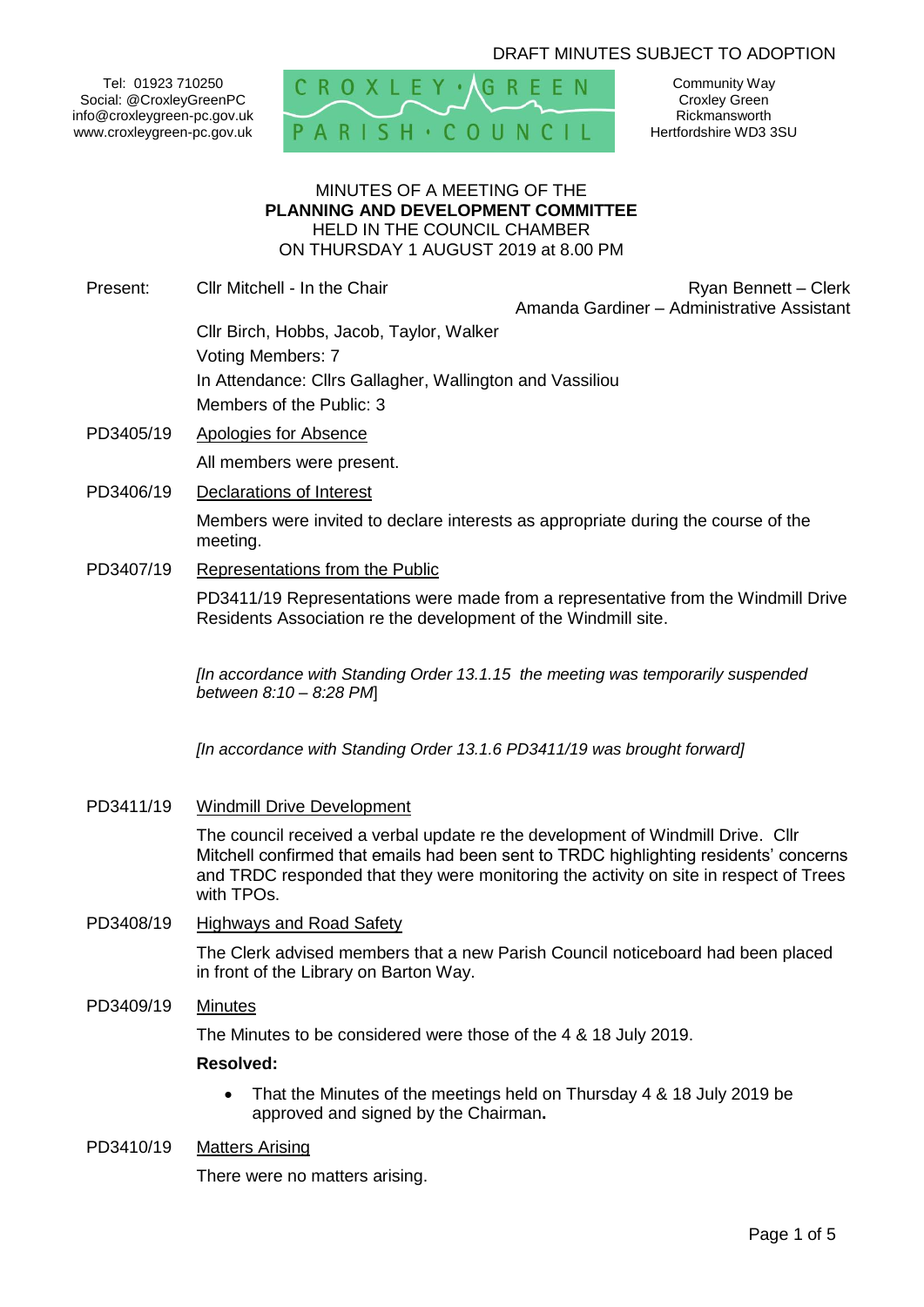PD3411/19 Windmill Drive Development This item was discussed earlier.

#### PD3412/19 Planning Applications

In the following applications "NGFO" means No Grounds For Objection:

**[Demolition of Grove Court and the construction of 43 apartments, 21 x 1](https://www3.threerivers.gov.uk/online-applications/applicationDetails.do?activeTab=summary&keyVal=PUKJI2QFG2300&prevPage=inTray) [bedroom and 22 x 2-bedroom units, associated parking and landscaping,](https://www3.threerivers.gov.uk/online-applications/applicationDetails.do?activeTab=summary&keyVal=PUKJI2QFG2300&prevPage=inTray)  [internal cycle storage and refuse/recycle bin store and shared access.](https://www3.threerivers.gov.uk/online-applications/applicationDetails.do?activeTab=summary&keyVal=PUKJI2QFG2300&prevPage=inTray)** Planning Application

40-92 Grove Court Grove Crescent Croxley Green WD3 3JU Ref. No: 19/1331/FUL | Received: Sat 13 Jul 2019 | Validated: Mon 29 Jul 2019 | Status: Pending Consideration

**Croxley Green Parish Council Decision:**

**Councillors are in favour of the application and noted the inclusion of cycle racks and the overall design of the building.**

*[9:00 pm At this point Cllr Jacob left the meeting and took no further part in the discussion.]*

#### **[Single storey side and rear extension](https://www3.threerivers.gov.uk/online-applications/applicationDetails.do?activeTab=summary&keyVal=PUGU5RQFG1600&prevPage=inTray)**

Planning Application 25 Durrants Drive Croxley Green WD3 3NL Ref. No: 19/1312/FUL | Received: Thu 11 Jul 2019 | Validated: Mon 15 Jul 2019 | Status: Pending Consideration **Croxley Green Parish Council Decision: NGFO**

#### **[Two storey and single storey rear extension](https://www3.threerivers.gov.uk/online-applications/applicationDetails.do?activeTab=summary&keyVal=PU7KUJQFFZ500&prevPage=inTray)**

Planning Application 35 Fuller Way Croxley Green WD3 3PL Ref. No: 19/1276/FUL | Received: Sat 06 Jul 2019 | Validated: Fri 12 Jul 2019 | Status: Pending Consideration **Croxley Green Parish Council Decision: NGFO**

#### **[Single storey rear and side extensions](https://www3.threerivers.gov.uk/online-applications/applicationDetails.do?activeTab=summary&keyVal=PU20TEQFFX900&prevPage=inTray)**

Planning Application 85 Baldwins Lane Croxley Green WD3 3LT Ref. No: 19/1240/FUL | Received: Wed 03 Jul 2019 | Validated: Mon 15 Jul 2019 | Status: Pending Consideration **Croxley Green Parish Council Decision: NGFO**

**[Demolition of the existing side extension and rear extensions and erection of](https://www3.threerivers.gov.uk/online-applications/applicationDetails.do?activeTab=summary&keyVal=PUS98VQFG3P00&prevPage=inTray)  [single storey side and rear extensions and associated external landscape](https://www3.threerivers.gov.uk/online-applications/applicationDetails.do?activeTab=summary&keyVal=PUS98VQFG3P00&prevPage=inTray)  [works.](https://www3.threerivers.gov.uk/online-applications/applicationDetails.do?activeTab=summary&keyVal=PUS98VQFG3P00&prevPage=inTray)** Planning Application

13 Bateman Road Croxley Green WD3 3BL Ref. No: 19/1358/FUL | Received: Wed 17 Jul 2019 | Validated: Wed 17 Jul 2019 | Status: Pending Consideration **Croxley Green Parish Council Decision: NGFO**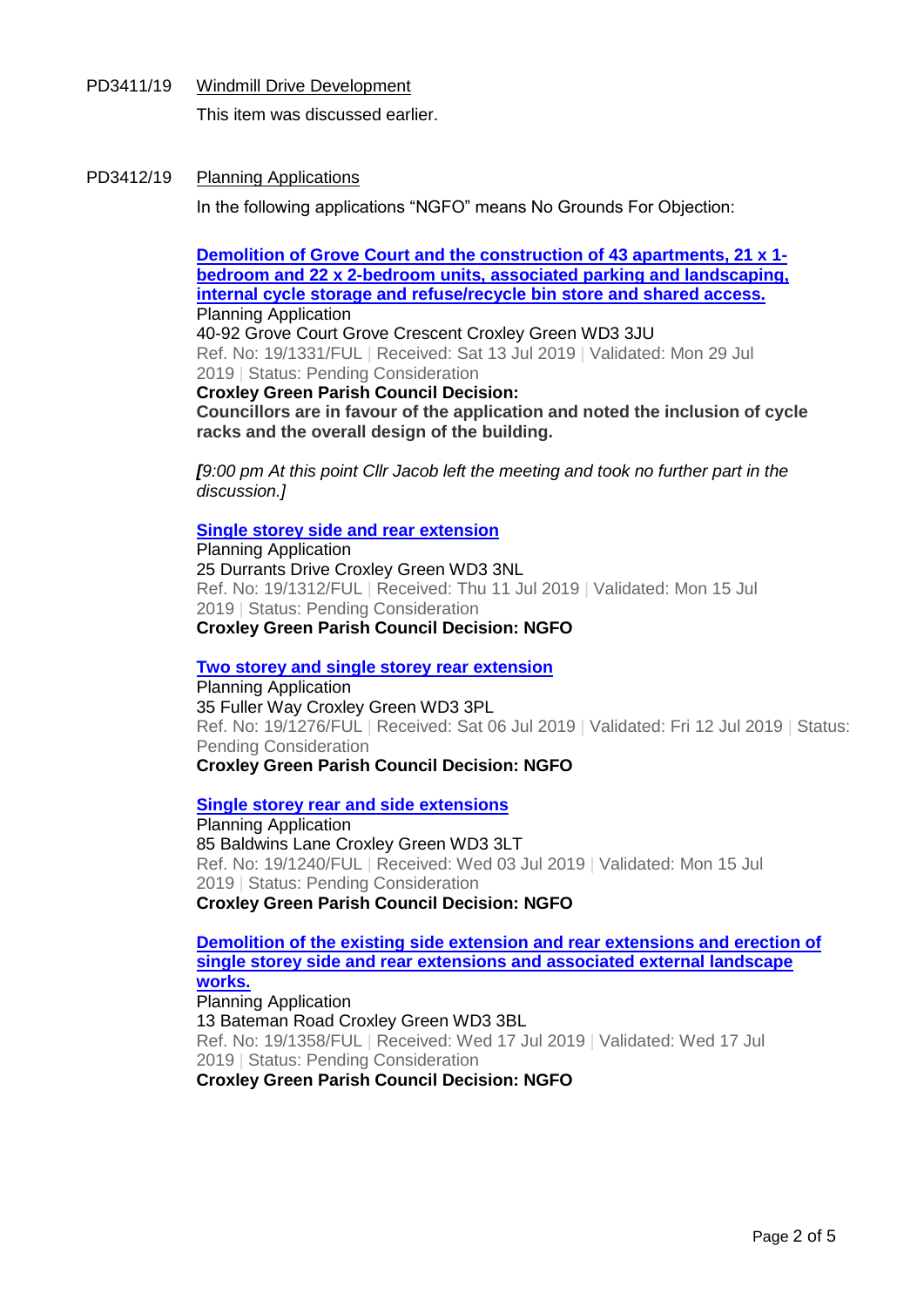#### **[Two storey front extension](https://www3.threerivers.gov.uk/online-applications/applicationDetails.do?activeTab=summary&keyVal=PU20UJQFFXC00&prevPage=inTray)**

Planning Application

38 Winton Drive Croxley Green Rickmansworth Hertfordshire WD3 3RD Ref. No: 19/1241/FUL | Received: Wed 03 Jul 2019 | Validated: Thu 18 Jul 2019 | Status: Pending Consideration **Croxley Green Parish Council Decision: NGFO**

**[Demolition of outbuilding, and erection of part single storey, part three storey](https://www3.threerivers.gov.uk/online-applications/applicationDetails.do?activeTab=summary&keyVal=PUD4XEQFG0900&prevPage=inTray)  [extensions and conversion of building to four flats \(3 x one bed and 1 x two bed\)](https://www3.threerivers.gov.uk/online-applications/applicationDetails.do?activeTab=summary&keyVal=PUD4XEQFG0900&prevPage=inTray)** Planning Application 197 Watford Road Croxley Green WD3 3EH

Ref. No: 19/1293/FUL | Received: Tue 09 Jul 2019 | Validated: Mon 22 Jul 2019 | Status: Pending Consideration

**Croxley Green Parish Council Decision: CGPC objects to the application for the following reasons:**

**Impact to neighbour - loss of light Parking proposed is not sufficient for 5 units Over development of site, we believe that 3 units is more appropriate**

**If the officer is minded to approve the application then CGPC wish for it to be discussed by the TRDC planning committee.**

## **[Two storey front extension](https://www3.threerivers.gov.uk/online-applications/applicationDetails.do?activeTab=summary&keyVal=PV327CQFG5H00&prevPage=inTray)**

Planning Application 40 Barton Way Croxley Green WD3 3QA Ref. No: 19/1387/FUL | Received: Tue 23 Jul 2019 | Validated: Thu 25 Jul 2019 | Status: Pending Consideration

**Croxley Green Parish Council Decision:**

**Councillors do not object to the application, but have concerns on whether the applicants can maintain the current number of parking spaces on their driveway. In general the committee would not approve of this style of development, but due to the property's location on Barton Way it seems appropriate.**

**[Single storey side extension and first front/side extension.](https://www3.threerivers.gov.uk/online-applications/applicationDetails.do?activeTab=summary&keyVal=PV326RQFG5E00&prevPage=inTray)**

Planning Application 218 Watford Road Croxley Green WD3 3DD Ref. No: 19/1386/FUL | Received: Tue 23 Jul 2019 | Validated: Mon 29 Jul 2019 | Status: Pending Consideration **Croxley Green Parish Council Decision: NGFO**

**[Change of use from Class A1 \(Retail\) to Class A1/A4 \(Craft beer bottle shop and](https://www3.threerivers.gov.uk/online-applications/applicationDetails.do?activeTab=summary&keyVal=PV3D8YQFG5M00&prevPage=inTray)  [tasting room\)](https://www3.threerivers.gov.uk/online-applications/applicationDetails.do?activeTab=summary&keyVal=PV3D8YQFG5M00&prevPage=inTray)**

Planning Application 142 Watford Road Croxley Green Rickmansworth Hertfordshire WD3 3BZ Ref. No: 19/1392/FUL | Received: Tue 23 Jul 2019 | Validated: Mon 29 Jul 2019 | Status: Pending Consideration **Croxley Green Parish Council Decision:**

**Councillors noted the application**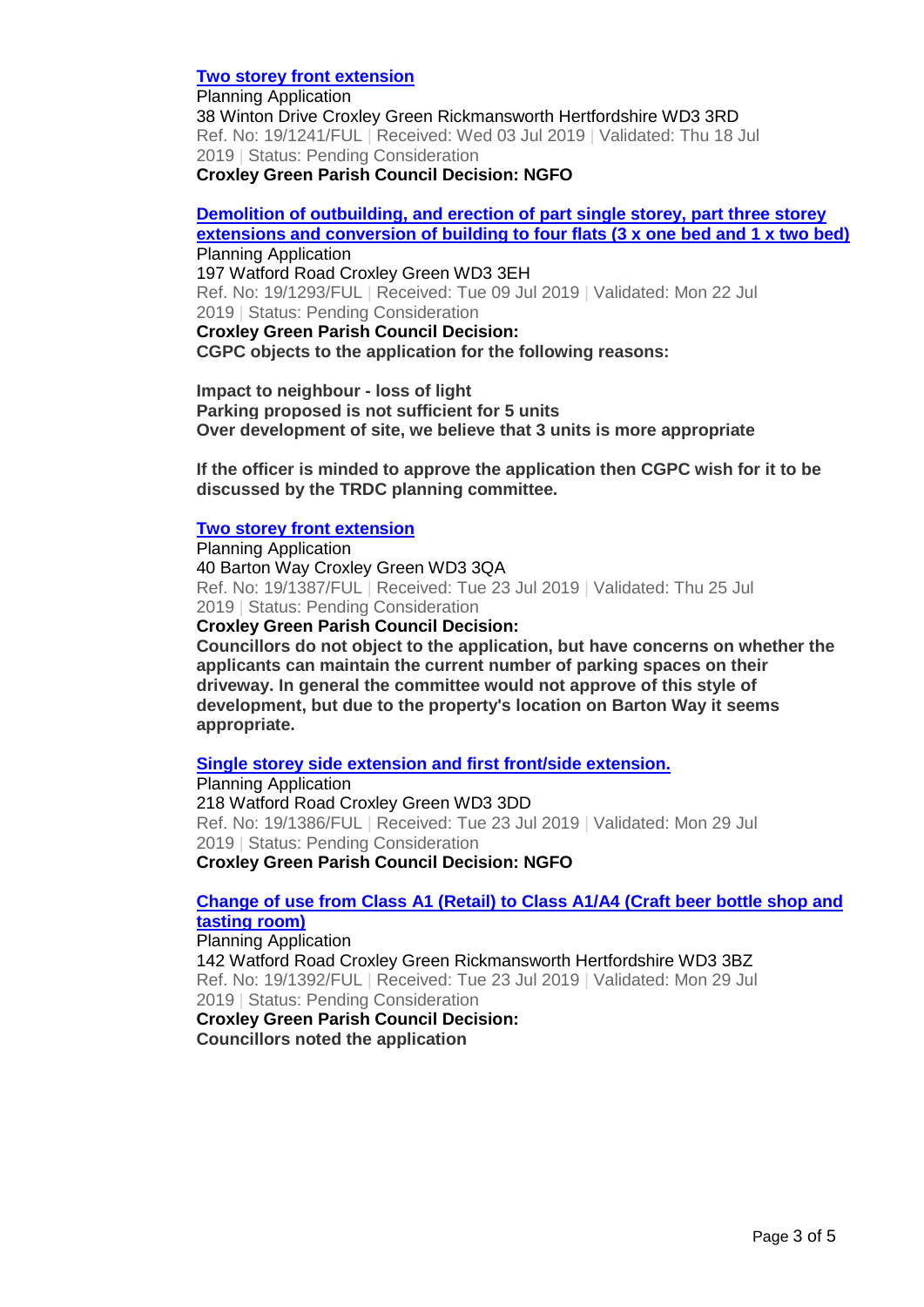# PD3413/19 Recent Decisions by Thee Rivers District Council

| <b>Approved</b><br><b>Application:</b>                                                   | Single storey side extension                                                                                                                                                                                                                                                                                                                                                                                                                              |
|------------------------------------------------------------------------------------------|-----------------------------------------------------------------------------------------------------------------------------------------------------------------------------------------------------------------------------------------------------------------------------------------------------------------------------------------------------------------------------------------------------------------------------------------------------------|
| <b>Address:</b>                                                                          | 9 Pevensey Way Croxley Green WD3 3FX                                                                                                                                                                                                                                                                                                                                                                                                                      |
| <b>Application No:</b>                                                                   | 19/1032/FUL                                                                                                                                                                                                                                                                                                                                                                                                                                               |
| <b>CGPC Decision</b>                                                                     | <b>NGFO</b>                                                                                                                                                                                                                                                                                                                                                                                                                                               |
| <b>TRDC Decision</b>                                                                     | Approved                                                                                                                                                                                                                                                                                                                                                                                                                                                  |
|                                                                                          |                                                                                                                                                                                                                                                                                                                                                                                                                                                           |
| <b>Application:</b><br><b>Address:</b>                                                   | Single storey front extension and part single, part two<br>storey side and rear extension with a hipped roof<br>2 Hastings Way Croxley Green WD3 3SG                                                                                                                                                                                                                                                                                                      |
| <b>Application No:</b>                                                                   | 19/0832/FUL                                                                                                                                                                                                                                                                                                                                                                                                                                               |
| <b>CGPC Decision</b>                                                                     | Croxley Green Parish Council objects to the proposal.                                                                                                                                                                                                                                                                                                                                                                                                     |
| <b>TRDC Decision</b>                                                                     | CGPC believes that the alteration to the porch is out of<br>character with the street scene and does not comply<br>with policy CA2 of the Croxley Green Neighbourhood<br>Plan, CGPC feels that further extension to the road is<br>inappropriate and not in accordance with the<br>Neighbourhood Plan.<br>If the officer is minded to approve the application then<br>CGPC would like the application to be considered by the<br>TRDC planning committee. |
|                                                                                          | Approved                                                                                                                                                                                                                                                                                                                                                                                                                                                  |
| <b>Application:</b><br><b>Address:</b><br><b>Application No:</b><br><b>CGPC Decision</b> | Conversion of garage into habitable accommodation<br>and construction of front porch<br>Rose House 73 Watford Road Croxley Green WD3 3DT<br>19/1001/FUL<br><b>NGFO</b>                                                                                                                                                                                                                                                                                    |
| <b>TRDC Decision</b>                                                                     | Approved                                                                                                                                                                                                                                                                                                                                                                                                                                                  |
|                                                                                          |                                                                                                                                                                                                                                                                                                                                                                                                                                                           |
| <b>Application:</b>                                                                      | Erection of a single storey rear extension and additional<br>of a window                                                                                                                                                                                                                                                                                                                                                                                  |
| <b>Address:</b>                                                                          | 1 Longmans Close Croxley Green WD18 8WP                                                                                                                                                                                                                                                                                                                                                                                                                   |
| <b>Application No:</b>                                                                   | 19/1024/FUL                                                                                                                                                                                                                                                                                                                                                                                                                                               |
| <b>CGPC Decision</b>                                                                     | <b>NGFO</b>                                                                                                                                                                                                                                                                                                                                                                                                                                               |
| <b>TRDC Decision</b>                                                                     | Approved                                                                                                                                                                                                                                                                                                                                                                                                                                                  |